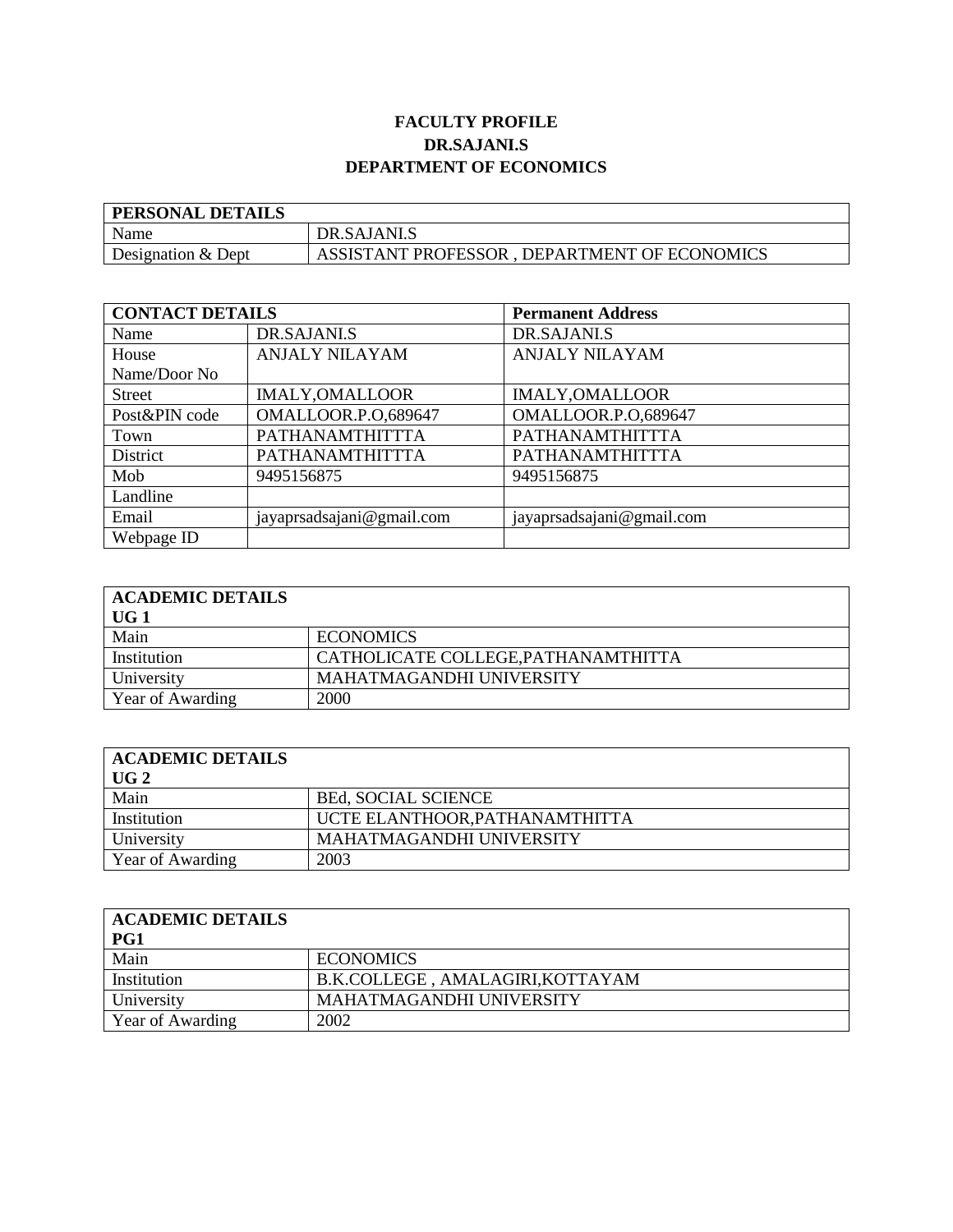| <b>ACADEMIC DETAILS</b><br><b>MPHIL</b> |                                                              |
|-----------------------------------------|--------------------------------------------------------------|
| Main                                    | <b>ECONOMICS</b>                                             |
| Institution                             | SCHOOL OF GANDHIAN THOUGHT AND DEVELOPMENT<br><b>STUDIES</b> |
| University                              | MAHATMAGANDHI UNIVERSITY                                     |
| Year of Awarding                        | 2007                                                         |
| Title of the Thesis                     | DEVELOPMENT POTENTIAL OF ECOTOURISM- A CASE                  |
|                                         | STUDY OF THENMALA ECOTOURISM                                 |

| <b>ACADEMIC DETAILS</b> |                                              |
|-------------------------|----------------------------------------------|
| <b>PhD</b>              |                                              |
| Main                    | <b>ECONOMICS</b>                             |
| Institution             | SCHOOL OF GANDHIAN THOUGHT AND DEVELOPMENT   |
|                         | <b>STUDIES</b>                               |
| University              | MAHATMAGANDHI UNIVERSITY                     |
| Year of Awarding        | 2019 January                                 |
| Title of the Thesis     | ECOTOURISM AND SUSTAINABLE DEVELOPMENT-A     |
|                         | STUDY WITH SPECIAL REFERENCE TO SOUTH KERALA |

|               |                                           | <b>Teaching/Research/Professional Experience</b> |                      |                       |
|---------------|-------------------------------------------|--------------------------------------------------|----------------------|-----------------------|
| <b>Period</b> | To<br><b>Institution / Organization /</b> |                                                  |                      | <b>Temp/Permanent</b> |
| <b>From</b>   |                                           | company                                          | <b>Post</b>          |                       |
| 2003          | 2005                                      | <b>GHSS.KADAMMANITTA</b>                         | <b>HSST</b>          | <b>TEMPORARY</b>      |
| 2005          | 2006                                      | <b>GHSS ,THUMPAMON NORTH</b>                     | <b>HSST</b>          | <b>TEMPORARY</b>      |
| 2005          | 2006                                      | <b>CATHOLICATE HSS</b>                           | <b>HSST</b>          | <b>TEMPORARY</b>      |
|               |                                           | <b>PATHANAMTHITTA</b>                            |                      |                       |
| 2008Nov       | $2009$ Feb                                | <b>ST.THOMAS COLLEGE</b>                         | <b>GUEST FACULTY</b> | <b>TEMPORARY</b>      |
|               |                                           | <b>RANNY</b>                                     |                      |                       |
| 2009          | TILL.                                     | <b>ST.THOMAS COLLEGE</b>                         | <b>ASSISTANT</b>     | <b>PERMANENT</b>      |
|               | <b>DATE</b>                               | <b>RANNY</b>                                     | <b>PROFESSOR</b>     | <b>FACULTY</b>        |
|               |                                           |                                                  |                      |                       |

|            | Papers handling at present as per university syllabus |             |
|------------|-------------------------------------------------------|-------------|
| <b>Sem</b> | UG                                                    | $_{\rm PG}$ |
|            | MEHTODOLOGY OF SICIAL SCIENCE                         |             |
|            | WITH SPECIAL REFERENCE TO ECONOMICS                   |             |
|            |                                                       |             |
|            | PRINCIPLES OF ECONOMICS                               |             |
|            | <b>MICRO ANALYSIS 1</b>                               |             |
|            | <b>BASIC ECCONOMIC STUDIES</b>                        |             |
|            | <b>MICRO ANALYSIS 2</b>                               |             |
| 4          | <b>PUBLIC ECONOMICS</b>                               |             |
|            | QUANTITATIVE TECHNIQUES                               |             |
|            | <b>FOR ECONOMIC ANALYSIS</b>                          |             |
|            | <b>FUNDAMENTALS OF ECONOMICS</b>                      |             |
| 6          | <b>QUANTITATIVE ECONOMICS</b>                         |             |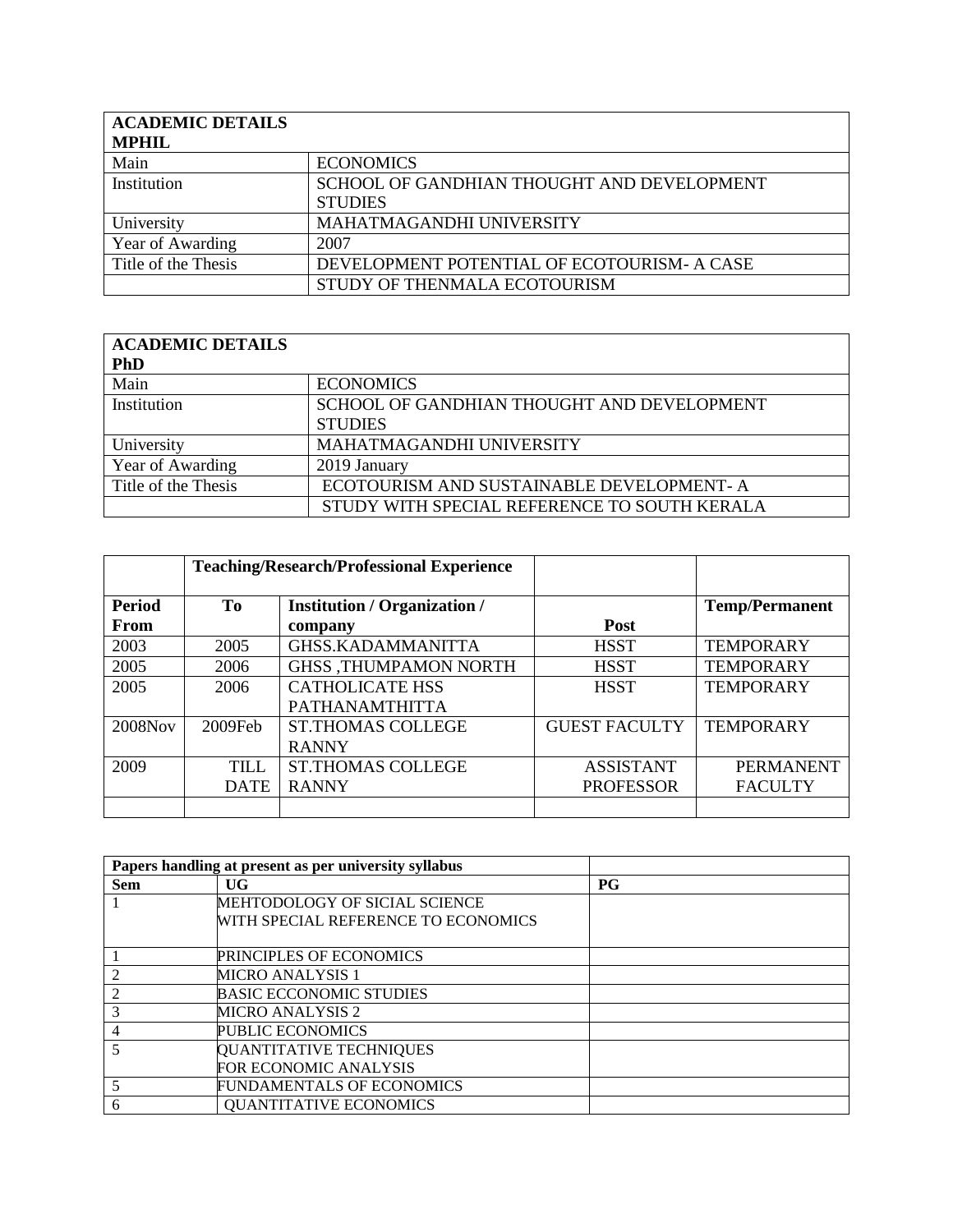|  |  |  | <b>ECOMOMICS</b><br>TTCC<br><b>BUSINESS ECONOMICS</b> |  |
|--|--|--|-------------------------------------------------------|--|
|--|--|--|-------------------------------------------------------|--|

|            | REFRESHER/ORIENTATION PROGRAMMES ATTENDED |                           |                   |                       |  |  |
|------------|-------------------------------------------|---------------------------|-------------------|-----------------------|--|--|
| Period     | To                                        | <b>NAME OF ASC</b>        |                   | Refresher/Orientation |  |  |
| From       |                                           |                           | <b>UNIVERSITY</b> |                       |  |  |
| 27.12.2011 | 23.01.2012                                | <b>ASC</b>                | <b>KERALA</b>     | Orientation           |  |  |
|            |                                           | THIRUVANANTHAPURAM        | <b>UNIVERSITY</b> |                       |  |  |
| 5.11.2013  | 25.11.2013                                | <b>ASC</b>                | <b>KERALA</b>     | Refresher             |  |  |
|            |                                           | <b>THIRUVANANTHAPURAM</b> | <b>UNIVERSITY</b> |                       |  |  |
| 12.06.2019 | 25.06.2019                                | ASC <sup>.</sup>          | <b>KERALA</b>     | Refresher             |  |  |
|            |                                           | <b>THIRUVANANTHAPURAM</b> | <b>UNIVERSITY</b> |                       |  |  |
| 04.03.2020 | 03.08.2020                                | ASC.                      | <b>KERALA</b>     | Refresher             |  |  |
|            |                                           | <b>THIRUVANANTHAPURAM</b> | <b>UNIVERSITY</b> |                       |  |  |
| 12.01.2021 | 25.01.2021                                | <b>PMMMT AND GURU</b>     | <b>GURU ANGAD</b> | Refresher             |  |  |
|            |                                           | ANGAD DEV UNIVERSITY      | <b>DEV</b>        |                       |  |  |
|            |                                           |                           | <b>UNIVERSITY</b> |                       |  |  |

| <b>Seminars / Symposia / Workshops attended</b> |            |               |            |                 |                    |           |
|-------------------------------------------------|------------|---------------|------------|-----------------|--------------------|-----------|
| Level(State/                                    | Seminar    | Participation | Organizer  | Theme           | Venue              | Date      |
| National/                                       | /Symposium | (Delegate     |            |                 |                    |           |
| International)                                  | /Workshop  | /Presenter)   |            |                 |                    |           |
|                                                 |            |               |            |                 |                    |           |
|                                                 |            |               |            |                 |                    |           |
|                                                 |            |               |            |                 |                    |           |
| 1.National                                      |            |               | <b>UGC</b> | Mounting        |                    | $24 - 26$ |
|                                                 |            |               |            | overdues<br>in  | St.Cyrils          | November  |
|                                                 |            |               |            | Primary         | College            | 2009      |
|                                                 |            |               |            | agricultural    |                    |           |
|                                                 |            |               |            | credit          | Adoor              |           |
|                                                 |            |               |            | societies<br>in |                    |           |
|                                                 | Seminar    | Presenter     |            | Kerala          |                    |           |
| 2. National                                     |            |               | <b>UGC</b> | Climate         |                    | $25 - 26$ |
|                                                 |            |               |            | change and      |                    | August    |
|                                                 |            |               |            | India: A        |                    | 2011      |
|                                                 |            |               |            | gender          | <b>B.K.College</b> |           |
|                                                 |            |               |            | Disaggregated   | Amalgiri,          |           |
|                                                 | Seminar    | Presenter     |            | Approach        | Kottayam           |           |
| 3.National                                      |            |               | <b>UGC</b> | Biodiversity-   |                    | $27 - 28$ |
|                                                 |            |               |            | Its             |                    | March     |
|                                                 |            |               |            | Conservation    | St.Thomas          | 2012      |
|                                                 |            |               |            | for             | college            |           |
|                                                 |            |               |            | sustainable     | Ranny              |           |
|                                                 | Seminar    | Presenter     |            | future          |                    |           |
|                                                 |            |               |            | Research        | School of          | $3 - 7$   |
|                                                 |            |               |            | Methodology     | Gandhian           | February  |
|                                                 |            |               |            | for Academic    | Thought and        | 2014      |
|                                                 |            |               |            | Research        | Development        |           |
| 4. National                                     | Workshop   | Participation | <b>UGC</b> |                 | studies            |           |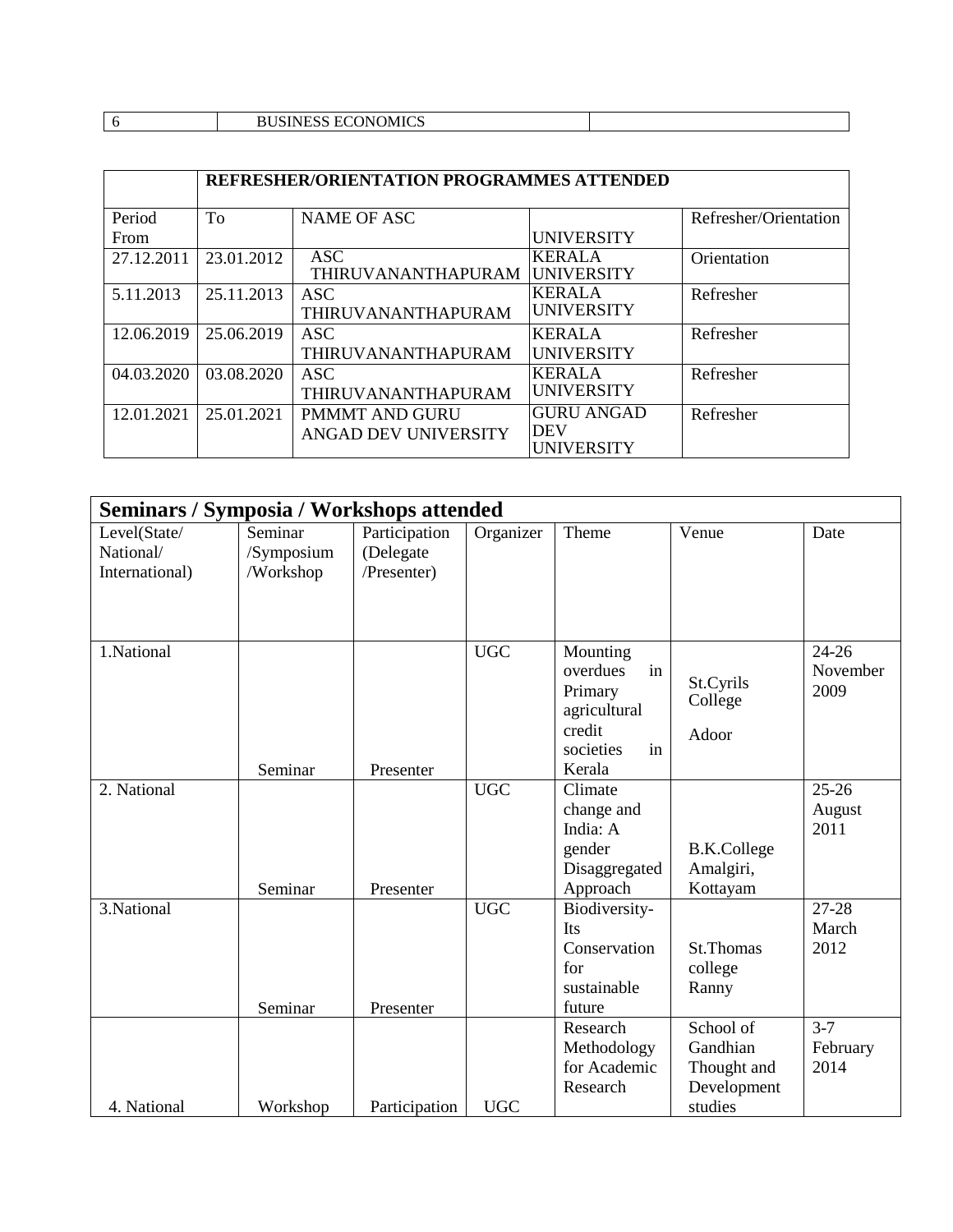|                  |                        |               |             | Ageing                     | School of             | 24-25       |
|------------------|------------------------|---------------|-------------|----------------------------|-----------------------|-------------|
|                  |                        |               |             | Gracefully: A              | Gandhian              | November    |
|                  |                        |               |             | multi                      | Thought and           | 2014        |
|                  |                        |               |             | disciplinary               | Development           |             |
| 5. National      | Seminar                | Participation | <b>UGC</b>  | Perspective                | <b>Studies</b>        |             |
|                  |                        |               |             | Perspective -              | <b>SH College</b>     |             |
|                  |                        |               |             | Kerala's                   | Thevara               |             |
|                  |                        |               |             | Development                |                       |             |
|                  |                        |               |             | in Retrospect              |                       | 8-10 May    |
| 6. National      | Seminar                | Presenter     | <b>UGC</b>  | and prospect               |                       | 2015        |
|                  |                        |               |             | Development                |                       |             |
|                  |                        |               |             | goals at the               |                       |             |
|                  |                        |               |             | Grass roots:               |                       |             |
|                  |                        |               |             | Policy                     |                       |             |
|                  |                        |               |             | Perspectives               | Gandhigram            |             |
|                  | International          |               |             | and                        | rural university      | $22 - 23 -$ |
| 7. International | conference             | Presenter     | <b>UGC</b>  | Challenges                 | Dindigul              | June 2015   |
|                  |                        |               |             | Ecotourism                 |                       | $9-10$      |
|                  |                        |               |             | and                        | Catholicate           | September   |
|                  |                        |               |             | sustainable                | college               | 2015        |
| 8.National       | Seminar                | Presenter     | <b>UGC</b>  | development                | ,Pathanamthitta       |             |
|                  |                        |               |             | Is ecotourism              | Newman                | $22 - 23$   |
|                  |                        |               |             | a panacea                  | college               | September   |
| 9.National       | Seminar                | Presenter     | <b>UGC</b>  |                            | Thodupuzha            | 2015        |
|                  |                        |               |             | Global                     | <b>SDMMID</b>         | $20 - 21$   |
|                  |                        |               |             | economic                   | Mysore                | November    |
|                  | International          |               |             | growth and                 |                       | 2015        |
| 10.International | conference             | Presenter     | <b>UGC</b>  | sustainability             |                       |             |
| 11.National      | Workshop               | Participation | <b>UGC</b>  | Learning                   | <b>Baselious</b>      | 18-25       |
|                  |                        |               |             | Teaching and               | College               | January     |
|                  |                        |               |             | Research in                | Kottayam              | 2016        |
|                  |                        |               |             | Applied                    |                       |             |
|                  |                        |               |             | Econometrics               |                       |             |
| 12.National      |                        | Presenter     | KEA and     | Is this                    | <b>Farook College</b> | 27-29 May   |
|                  | 2 <sub>nd</sub> Annual |               | <b>IEA</b>  | approach                   | ,Kozhikode            | 2016        |
|                  | conference             |               |             | Right or                   |                       |             |
|                  | of Kerala<br>Economic  |               |             | Wrong-A real<br>picture of |                       |             |
|                  | Association            |               |             | Ecotourism                 |                       |             |
|                  |                        |               | <b>UGC</b>  | Academic                   | St.Xaviers            | 08 Aug      |
|                  |                        |               |             | writings in                | College for           | 2017        |
|                  |                        |               |             | the digital                | Women Aluva           |             |
|                  |                        |               |             | environment:               |                       |             |
|                  |                        |               |             | A New                      |                       |             |
| 13.International | Workshop               | Participation |             | Perspective                |                       |             |
| 14. State        |                        | Resource      | <b>SNDP</b> | Research                   | <b>SNDP Yogam</b>     | 11          |
|                  |                        | Person        | yogam       | Methodology                | College Konni         | December    |
|                  |                        |               | College     |                            |                       | 2017        |
|                  | Workshop               |               | Konni       |                            |                       |             |
| 15.International | Conference             | Presenter     | Kannur      | Financial                  | Palayad               | February    |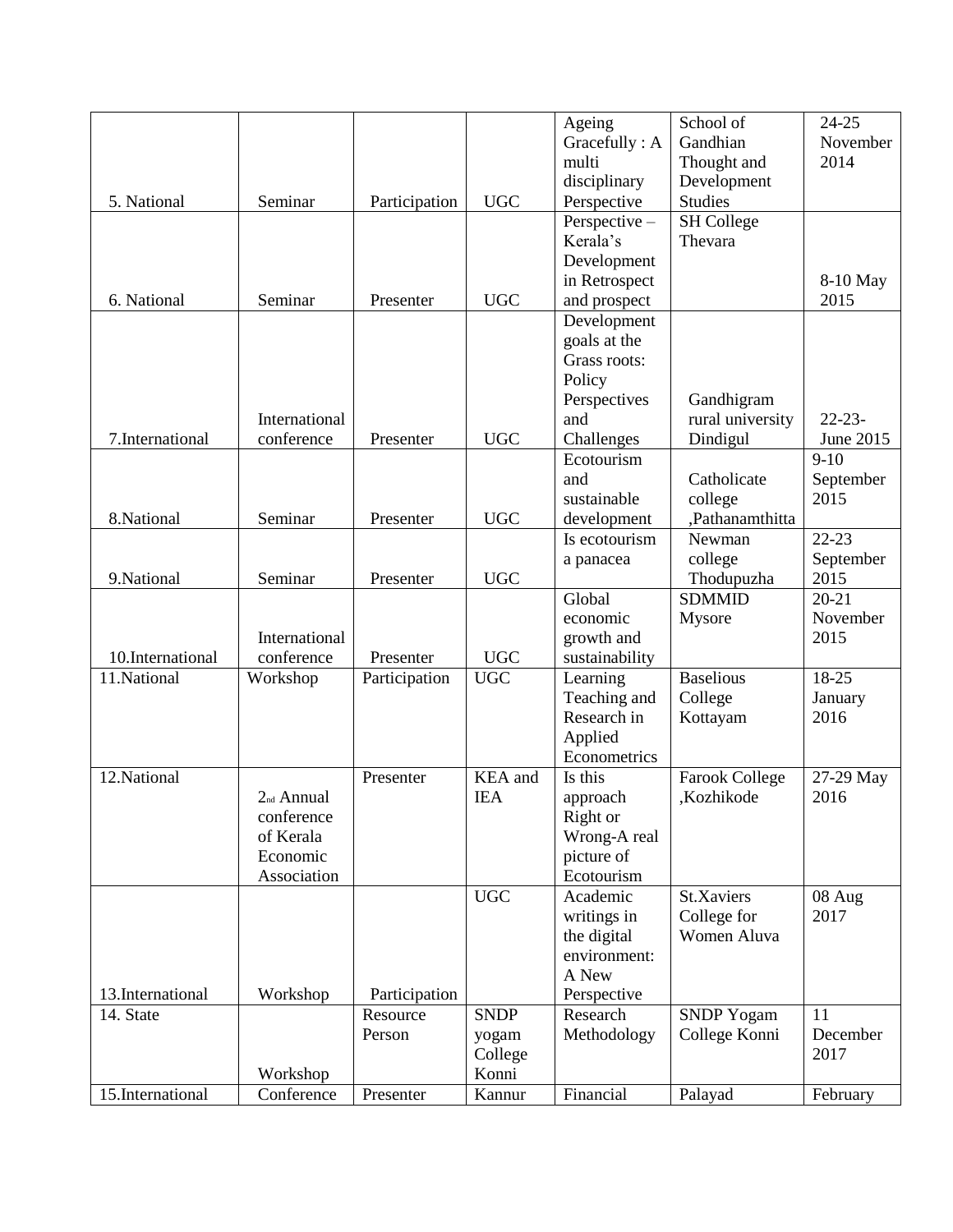|              |          |              | University       | Inclusion,<br>Inclusive<br>growth and<br>social<br>development | Campus, Kannur                           | $6,7,8,-2019$            |
|--------------|----------|--------------|------------------|----------------------------------------------------------------|------------------------------------------|--------------------------|
| 16. National | Seminar  | Presented    | <b>UGC</b>       | Sustainable<br>development<br>through<br>biodiversity          | St.thomas<br>college Ranny               | 22-23 2019<br>February   |
| 17. National | Workshop | Participated | MG<br>University | Workshop on<br>Econometrics                                    | MG university                            | $3-11$<br>August<br>2019 |
| 18. National | Workshop | Participated | <b>AIACHE</b>    | <b>NAAC</b><br>Assessment                                      | Catholicate<br>college<br>Pathanamthitta | 11 January<br>2020       |

## **PUBLICATIONS**

|                | Publications- Paper/Chapter in National/ International- Journals /Seminar |                                                              |  |  |
|----------------|---------------------------------------------------------------------------|--------------------------------------------------------------|--|--|
|                | <b>Proceedings</b>                                                        |                                                              |  |  |
| 1              | Author/ $(S)$                                                             | Sajani.S                                                     |  |  |
|                | Year of publication                                                       | 2012                                                         |  |  |
|                | Title of paper                                                            | Role of Ecotourism in Environmental Protection               |  |  |
|                | Name of journal                                                           | Proceedings: National Seminar on Biodiversity its            |  |  |
|                |                                                                           | conservation for sustainable future                          |  |  |
|                | Vol& Issue                                                                |                                                              |  |  |
|                | Page numbers                                                              | 220-221                                                      |  |  |
| $\overline{2}$ | Author/ $(S)$                                                             | Sajani.S                                                     |  |  |
|                | Year of publication                                                       | 2014                                                         |  |  |
|                | Title of paper                                                            | The Women Component Plan: An Evaluative study with           |  |  |
|                |                                                                           | reference to Omalloor, Panchayath                            |  |  |
|                | Name of journal                                                           | Reyono Journel of Interdisciplinary studies Refereed Journal |  |  |
|                | Vol& Issue                                                                | Vol.No.3(1):85-96                                            |  |  |
|                | Page numbers                                                              | 85-96                                                        |  |  |
| 3              | Author/ $(S)$                                                             | Sajani.S                                                     |  |  |
|                | Year of publication                                                       | 2015                                                         |  |  |
|                | Title of paper                                                            | Ecotourism and Sustainable Development- An Evaluation        |  |  |
|                | Name of journal                                                           | <b>National Seminar Proceedings</b>                          |  |  |
|                | Vol& Issue                                                                | First edition 2015                                           |  |  |
|                | Page numbers                                                              | 69-82                                                        |  |  |
| $\overline{4}$ | Author/ $(S)$                                                             | Sajani.S                                                     |  |  |
|                | Year of publication                                                       | 2015                                                         |  |  |
|                | Title of paper                                                            | Is Ecotourism a Panacea- An Evaluation                       |  |  |
|                | Name of journal                                                           | International conference Proceedings SDMMID Mysore           |  |  |
|                | Vol& Issue                                                                | <b>SDMMID Mysore</b>                                         |  |  |
|                | Page numbers                                                              | 80-89                                                        |  |  |
| 5              | Author/ $(S)$                                                             | Sajani.S                                                     |  |  |
|                | Year of publication                                                       | 2015                                                         |  |  |
|                | Title of paper                                                            | Organic farming $-$ a way towards sustainable development    |  |  |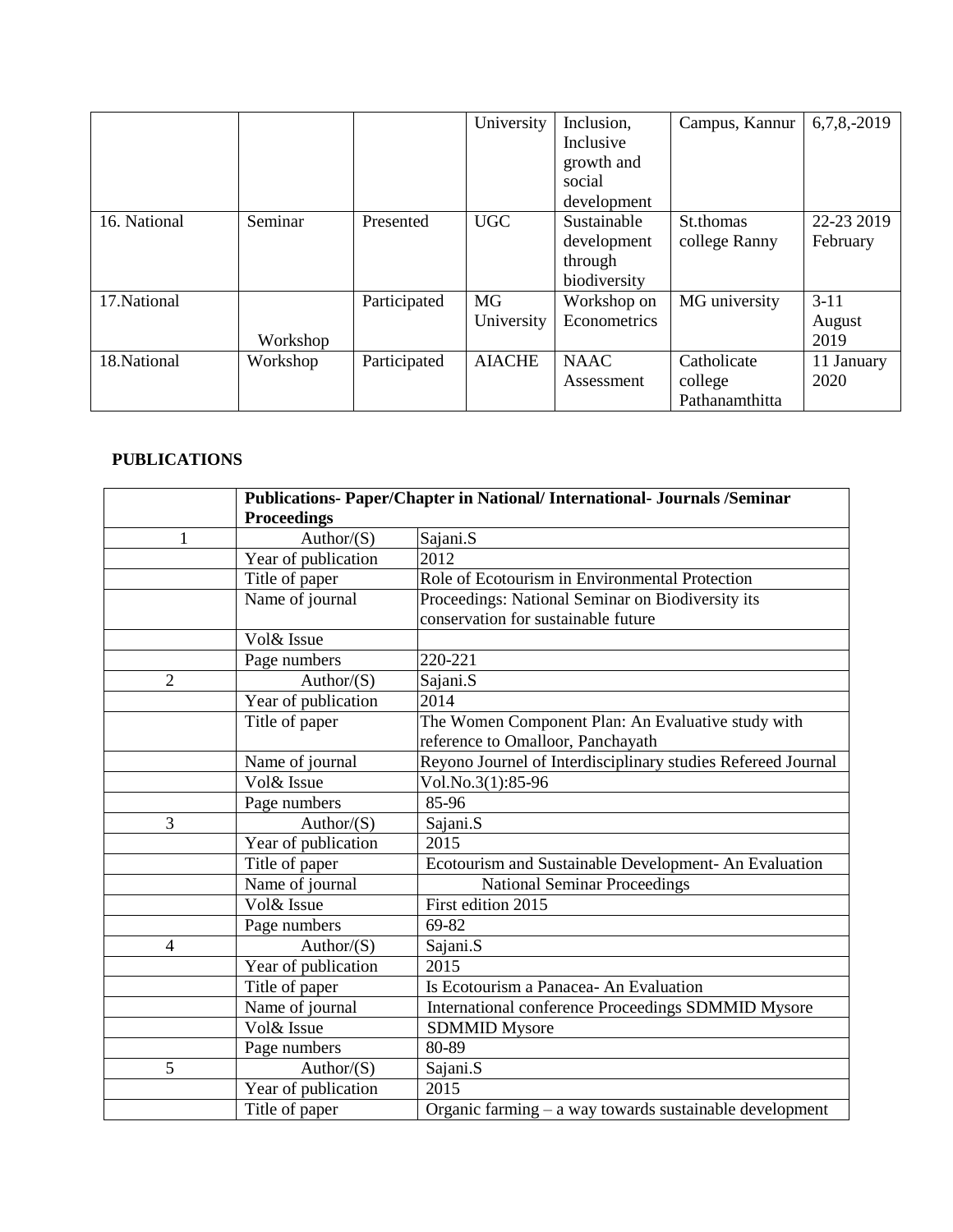|                | Name of journal            | Dominican Discern Refereed interdisciplinary Journal   |
|----------------|----------------------------|--------------------------------------------------------|
|                | Vol& Issue                 | Vol1 no 2 ISSN 2454-5708                               |
|                | Page numbers               | 125                                                    |
| 6              | Author/ $(S)$              | Sajani.S                                               |
|                | Year of publication        | 2016                                                   |
|                | Title of paper             | Tourism potential in Kerala-A study of Pathanamthitta  |
|                |                            | district                                               |
|                | Name of journal            | Dominican Discern Refereed interdisciplinary Journal   |
|                | Vol& Issue                 | Vol 2No2                                               |
|                | Page numbers               | 40-48                                                  |
| $\overline{7}$ | Author/ $(S)$              | Sajani.S                                               |
|                | Year of publication        | 2018                                                   |
|                | Title of paper             | Saiber lokavum Sambathika Chinthakalum (Malayalam)     |
|                |                            |                                                        |
|                | Name of journal            | <b>JEEVADHARA</b>                                      |
|                | Vol& Issue                 | VolXLVIII 2018 ISSN 0970-1117 No. 283                  |
|                |                            |                                                        |
|                | Page numbers               |                                                        |
| 8              | Author/ $(S)$              | Sajani.S                                               |
|                | Year of publication        | 2019                                                   |
|                | Title of paper             | Globalization and Ecotourism- An Appraisal             |
|                |                            |                                                        |
|                | Name of journal/Edited     | Learners Book house ISBN 9781234567897                 |
|                | book                       |                                                        |
|                | Vol& Issue                 |                                                        |
|                | Page numbers               |                                                        |
| 9              | Author/ $(S)$              | Dr. Sajani.S                                           |
|                | Year of publication        | 2019                                                   |
|                | Title of paper             | Socio Economic Effect of Ecotourism-A study focused on |
|                |                            | South Kerala                                           |
|                |                            |                                                        |
|                | Name of journal/Edited     |                                                        |
|                | book                       | International proceedings, Kannur university           |
|                | Vol& Issue<br>Page numbers |                                                        |
|                |                            |                                                        |
| 10             | Author/ $(S)$              | Dr.Sajani.S<br>2019                                    |
|                | Year of publication        |                                                        |
|                | Title of paper             | Ecotourism and Sustainability-An Examination           |
|                | Name of journal/Edited     | National Seminar Proceedings St. Thomas college Ranny  |
|                | book                       |                                                        |
|                | Vol& Issue                 | ISBN: 9788193962923                                    |
|                |                            |                                                        |
| 11             | Author/(S)                 | Dr.SAJANI.S                                            |
|                | Year of publication        | 2021                                                   |
|                | Title of paper             | Capability of women in domestic decision making in     |
|                |                            | Kerala-A study focused on Ranni, Pathanamthitta        |
|                |                            | District                                               |
|                | Name of journal/Edited     | KALA, Journal of Indian Art History Congress (UGC      |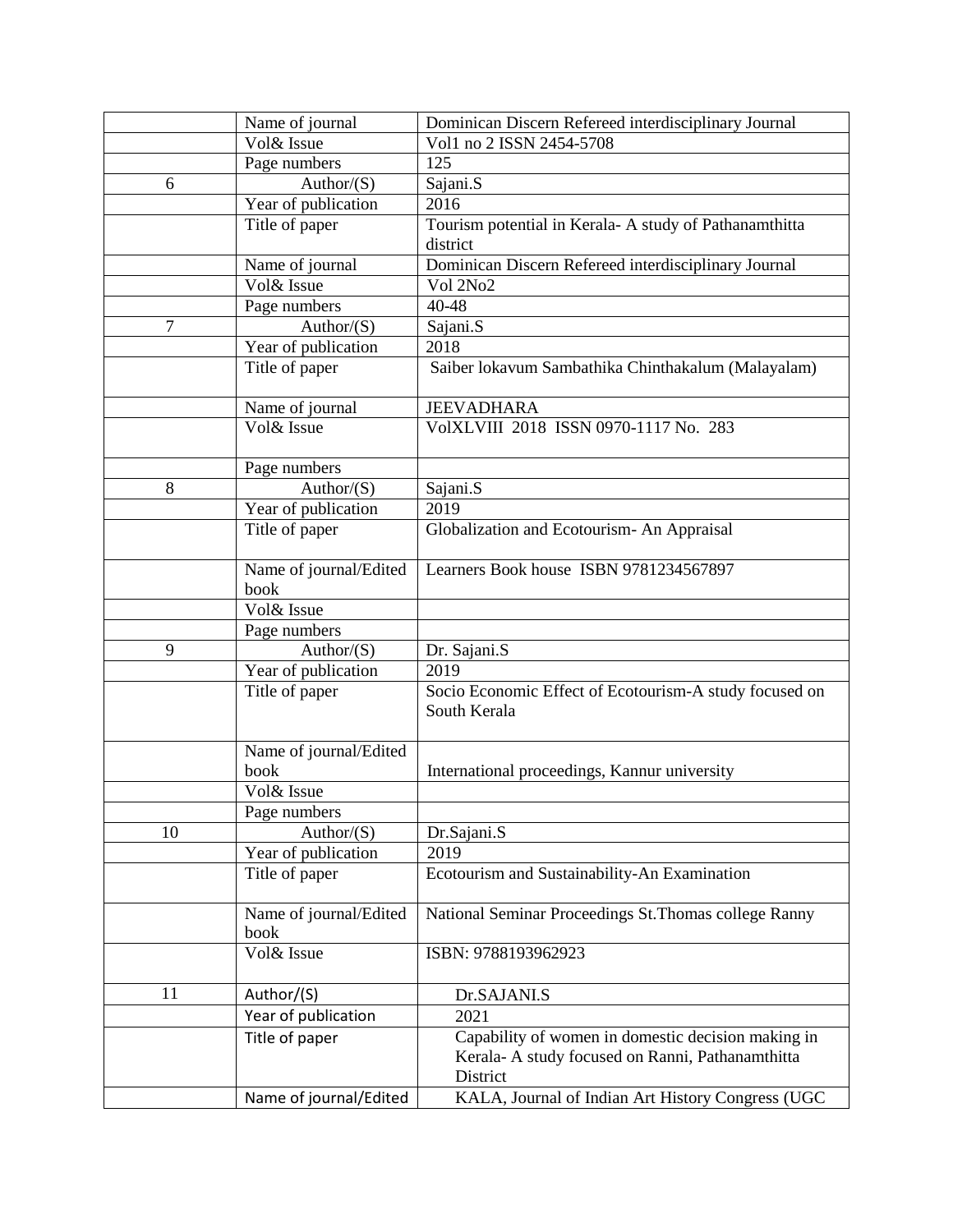|    | book                   | Care Listed)                                                                                                                   |
|----|------------------------|--------------------------------------------------------------------------------------------------------------------------------|
|    | Vol& Issue             | Volume 27, No. 1(III): 2021                                                                                                    |
| 12 | Author/(S)             | Dr.SAJANI.S                                                                                                                    |
|    | Year of publication    | 2021                                                                                                                           |
|    | Title of paper         | Effectiveness of Janamaithri Suraksha project on local<br>people- A study focused on Ranni, Pathanamthitta<br>district, Kerala |
|    | Name of journal/Edited |                                                                                                                                |
|    | book                   | Sambodhi UGC Care listed                                                                                                       |
|    | Vol& Issue             | Vol-44 $No.1(VII)$                                                                                                             |
| 13 | Author/(S)             | Dr.SAJANI.S                                                                                                                    |
|    | Year of publication    | 2021                                                                                                                           |
|    | Title of paper         | Ecotourism and Environmental Education An Analysis                                                                             |
|    | Name of journal/Edited |                                                                                                                                |
|    | book                   | Journal of Modern Tamil Research                                                                                               |
|    | Vol& Issue             | Special Issue 15 part 2                                                                                                        |
|    |                        |                                                                                                                                |

| Membership in academic /Scientific / professional-association/organization |                                    |  |  |  |
|----------------------------------------------------------------------------|------------------------------------|--|--|--|
| Name of academic /Scientific association / society /<br>organization       | <b>Indian Economic Association</b> |  |  |  |
| Level (State/National/International)                                       | National                           |  |  |  |
| Position                                                                   | Lifetime member                    |  |  |  |
| Period                                                                     | From 2017 may                      |  |  |  |
| Name of academic /Scientific association / society /<br>organization       | Kerala Economic Association        |  |  |  |
| Level (State/National/International)                                       | <b>State</b>                       |  |  |  |
| Position                                                                   | Lifetime member                    |  |  |  |
| Period                                                                     | From 2015 March                    |  |  |  |

| <b>POSITIONS HELD</b>  |                         |                       |               |
|------------------------|-------------------------|-----------------------|---------------|
| <b>POSITION</b>        | <b>EVENT</b>            | <b>INSTITUTION</b>    | <b>YEAR</b>   |
| <b>RESOURCE PERSON</b> | <b>ONE DAY SEMINAR</b>  | <b>SNDP YOGAM</b>     | 2017          |
|                        |                         | <b>COLLEGE, KONNI</b> |               |
| <b>CO-ORDINATOR</b>    | NATIONAL WEBINAR        | <b>ST.THOMAS</b>      | 2020          |
|                        |                         | <b>COLLEGE, RANNY</b> | <b>AUGUST</b> |
| <b>RESOURCE PERSON</b> | <b>NATIONAL WEBINAR</b> | <b>JPM ARTS AND</b>   | 2020 Sep 2    |
|                        |                         | SCIENCE COLLEGE,      |               |
|                        |                         | LABBAKKADA,IDUKKI     |               |
| <b>RESOURCE PERSON</b> | <b>ONE DAY WORKSHOP</b> | <b>ST.THOMAS</b>      | 2021          |
|                        | <b>ON RESEARCH</b>      | <b>COLLEGE, RANNY</b> |               |
|                        | <b>METHODOLOGY</b>      |                       |               |